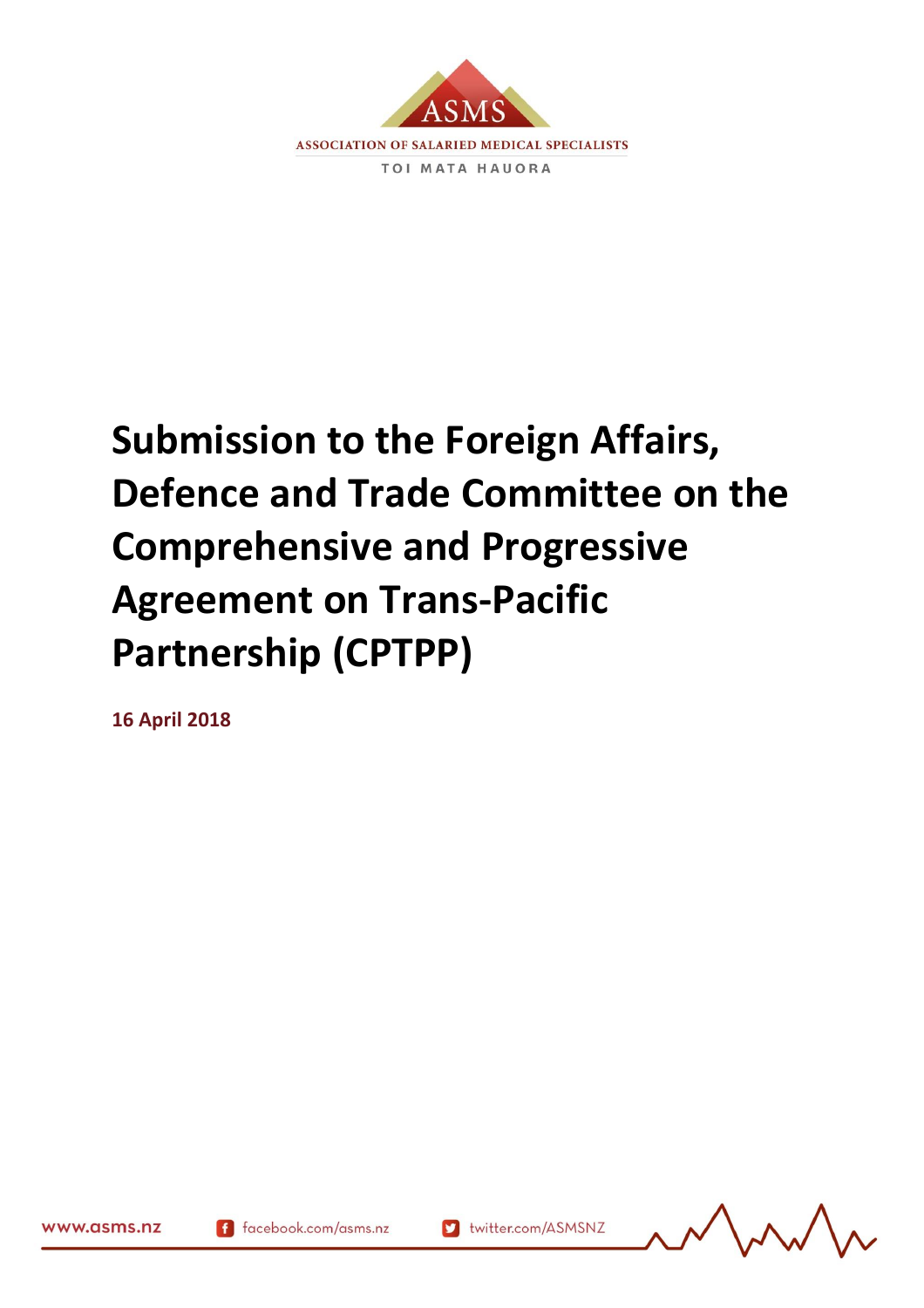## **Introduction**

The Association of Salaried Medical Specialists is the union and professional association of salaried senior doctors and dentists employed throughout New Zealand. We were formed in April 1989 to advocate and promote the common industrial and professional interests of our members and we now represent nearly 5,000 members, most of whom are employed by District Health Boards (DHBs) as medical and dental specialists, including physicians, surgeons, anaesthetists, psychiatrists, oncologists, radiologists, pathologists and paediatricians.

Over 90% of all DHB permanently employed senior doctors and dentists eligible to join the ASMS are in fact members. Although most of our members work in secondary and tertiary care (either as specialists or as non-vocationally registered doctors or dentists) in the public sector, a small but significant and growing number work in primary care and outside DHBs. These members, many of whom are general practitioners, are employed by the New Zealand Family Planning Association, ACC, hospices, community trusts, Iwi health authorities, union health centres and the New Zealand Blood Service.

The ASMS promotes improved health care for all New Zealanders and recognition of the professional skills and training of our members, and their important role in health care provision. We are committed to the establishment and maintenance of a high quality, professionally-led public health system throughout New Zealand.

The ASMS is an affiliate of the New Zealand Council of Trade Unions.

## **The case for an independent health impact assessment of the CPTPP**

The Association of Salaried Medical Specialists (ASMS) is one of a number of health organisations that have called for an independent health impact assessment of the proposed Comprehensive and Progressive Agreement for Trans-Pacific Partnership (CPTPP) that should be publicly released before it is ratified.

Our analysis of the changes to the CPTPP text indicates the need for such a health assessment remains as critical as ever. And the scope of this assessment must include consideration of the potential impact of the agreement on key global health issues such as climate change, antibiotic resistance and the social determinants of health.

We remain unconvinced of the Government's rationale for agreeing to ratify the agreement.

The National Interest Analysis (NIA) produced by the Ministry of Foreign Affairs and Trade includes only a superficial assessment of health matters when a risk assessment of much great scope and depth is required. Nor is the NIA independent.

On a few key contentious points:

The suspension of provisions which would have raised medicine prices in New Zealand and increased the power of pharmaceutical companies to attack the Pharmac model means the door remains open for the United States to rejoin the agreement. Media reports that the United States President has asked his advisors to look into rejoining the CPTPP suggests this is a real possibility. This in turn would have the effect of leaving Pharmac vulnerable to multinational pressures to raise medicine prices.